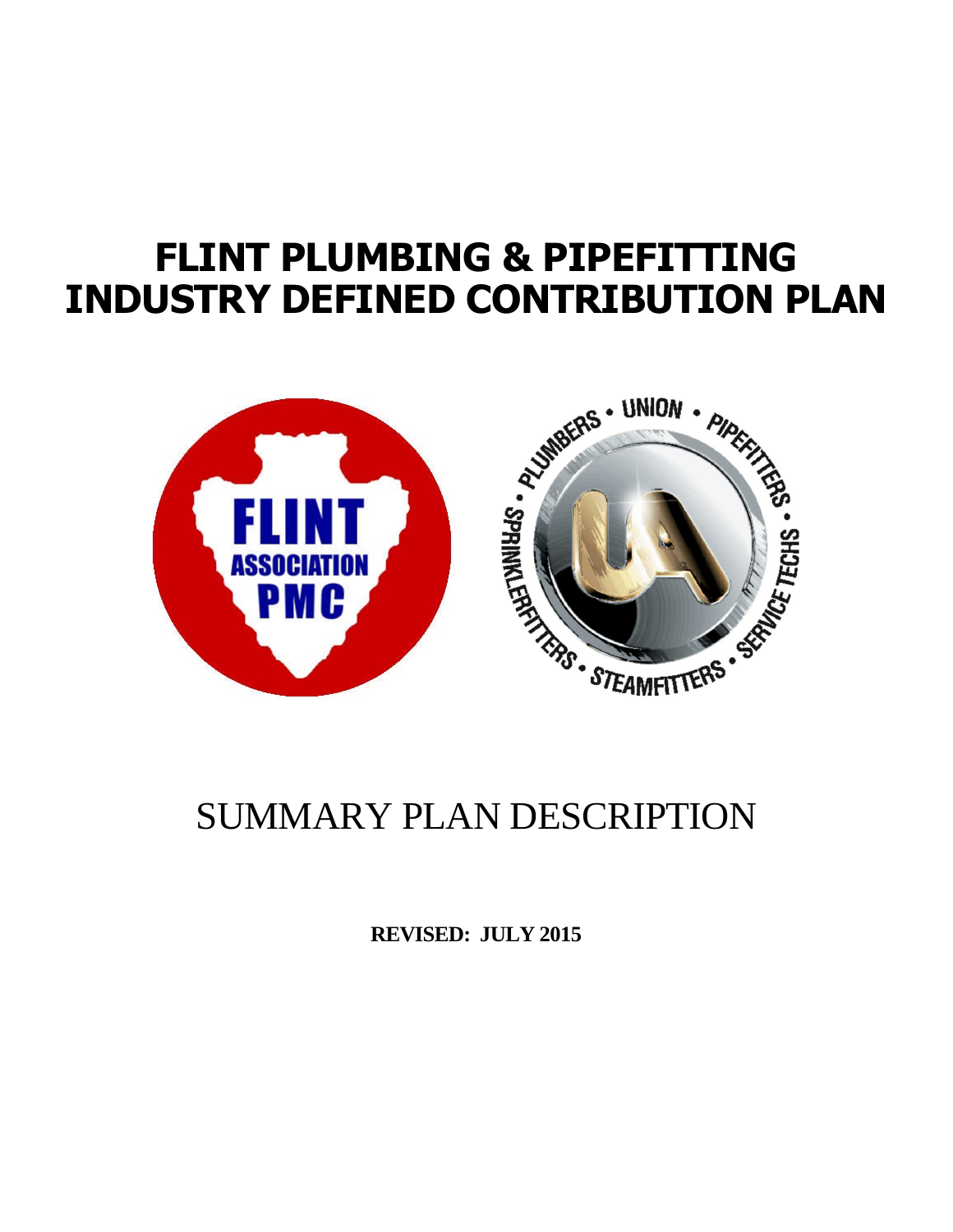#### **To All Participants:**

We are pleased to provide you with this Summary Plan Description. As a Summary Plan Description ("SPD"), this document summarizes the terms of the Flint Plumbing and Pipefitting Industry Defined Contribution Plan document ("Plan"). It is designed to help you understand how the Plan works, your rights, benefits, and how to obtain these benefits. Please note that the use of any word in this summary in the masculine gender is also intended to be in the feminine gender, and vice versa, where appropriate.

**This SPD is not intended to cover every detail of the Plan or every situation that might occur. It is simply a summary. The complete Plan is available for inspection at any time at the Plan Office. If there is any conflict between this SPD and the Plan, the Plan controls. For a more detailed statement of your rights, benefits, and obligations consult the Plan document.**

**The Trustees reserve the right to amend the Plan at any time.**

Please read this SPD carefully and keep it for future reference. If you have any questions, please contact the Plan Office.

**Board of Trustees**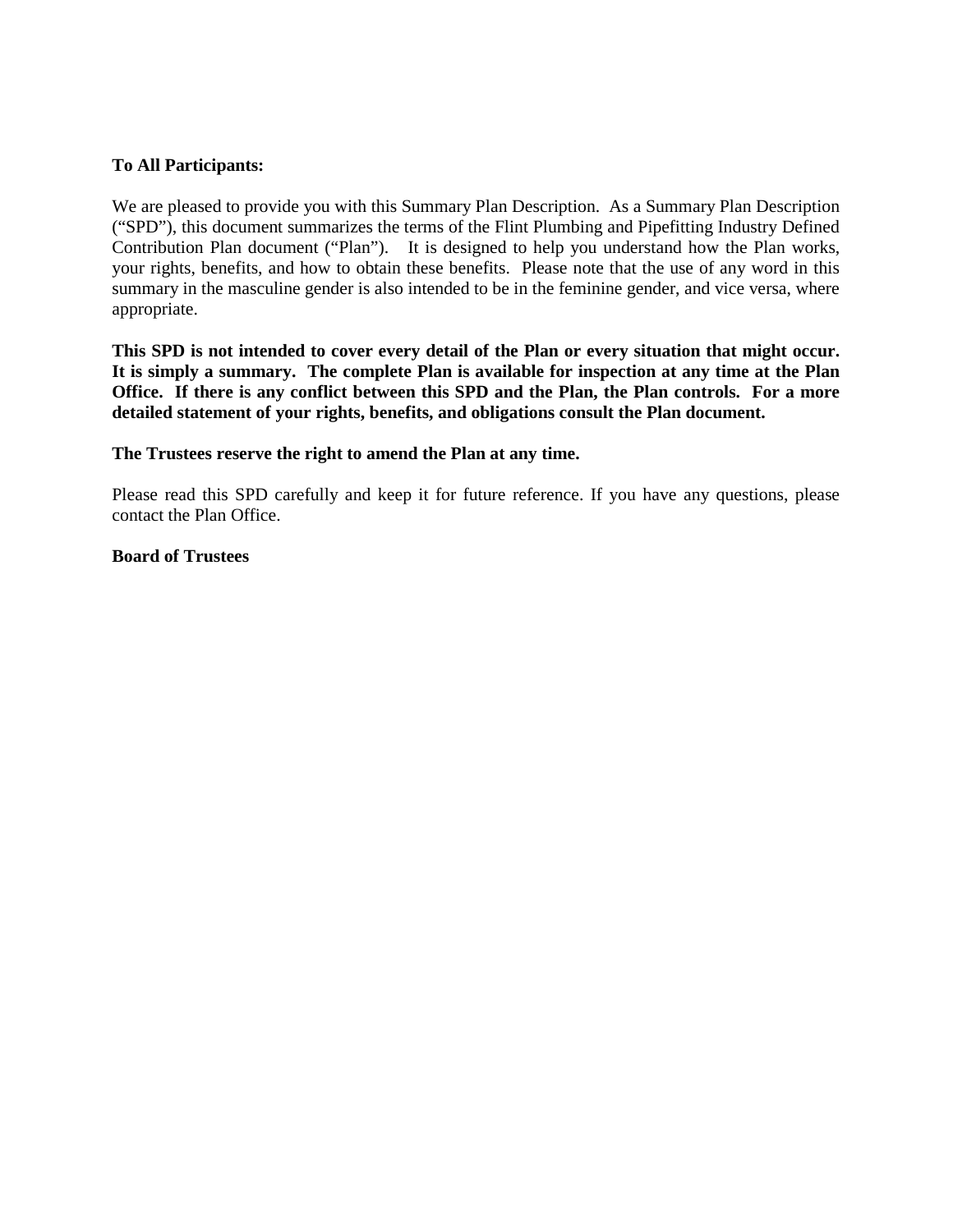# **TABLE OF CONTENTS**

|      | ARTICLE II - APPLYING FOR BENEFITS; CLAIM AND APPEAL PROCEDURES3 |  |
|------|------------------------------------------------------------------|--|
| 2.1  |                                                                  |  |
| 2.2  |                                                                  |  |
| 2.3  |                                                                  |  |
| 2.4  |                                                                  |  |
| 2.5  |                                                                  |  |
| 2.6  |                                                                  |  |
| 2.7  |                                                                  |  |
| 2.8  |                                                                  |  |
|      |                                                                  |  |
| 3.1  |                                                                  |  |
| 3.2  |                                                                  |  |
| 3.3  |                                                                  |  |
|      |                                                                  |  |
| 4.1  |                                                                  |  |
| 4.2  |                                                                  |  |
| 4.3  |                                                                  |  |
| 4.4  |                                                                  |  |
|      |                                                                  |  |
| 5.1  |                                                                  |  |
| 5.2  |                                                                  |  |
| 5.3  |                                                                  |  |
| 5.4  |                                                                  |  |
| 5.5  |                                                                  |  |
| 5.6  |                                                                  |  |
| 5.7  |                                                                  |  |
| 5.8  |                                                                  |  |
| 5.9  |                                                                  |  |
| 5.10 |                                                                  |  |
| 5.11 |                                                                  |  |
| 5.12 |                                                                  |  |
| 5.13 |                                                                  |  |
|      |                                                                  |  |
|      |                                                                  |  |
| 6.1  |                                                                  |  |
| 6.2  |                                                                  |  |
| 6.3  |                                                                  |  |
| 6.4  |                                                                  |  |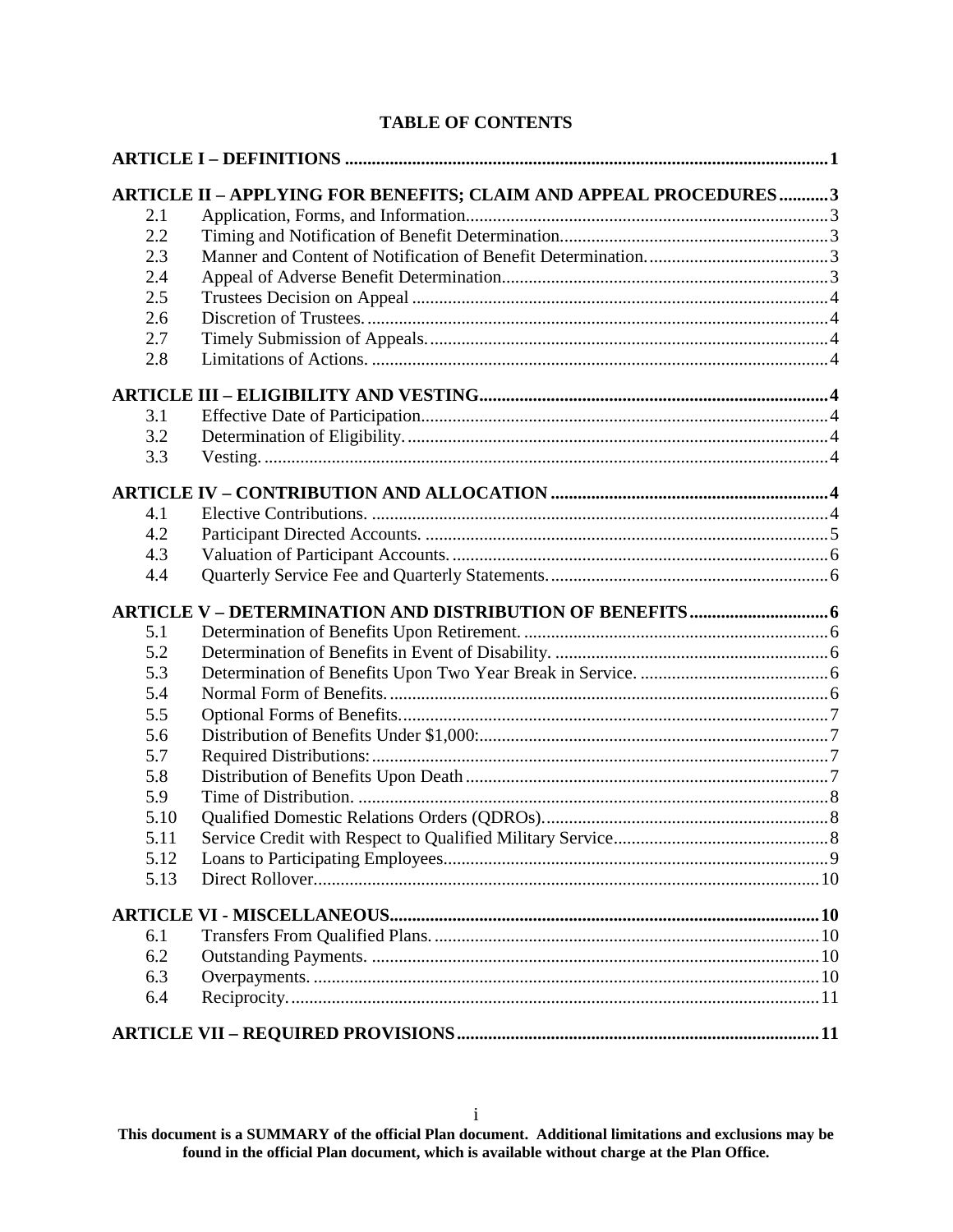### **ARTICLE I – DEFINITIONS**

**Account or Participant's Account** means the record of each Participant's interest in the Trust. The Account includes four sub-accounts for recordkeeping purposes: (a) the Rollover Account, which holds Participant rollover contributions and allocable earnings, (b) the Money Purchase Account, which holds Employer contributions attributable to employment prior to August 1, 2005, and allocable earnings, (c) the Profit Sharing Account, which holds Employer contributions attributable to employment on and after August 1, 2005, and allocable earnings, and, (4) the Elective Contribution Account, which holds Elective Contributions made at the election of Participants on and after August 1, 2005, and allocable earnings.

**Association** means the Flint Association of Plumbing & Mechanical Contractors, Inc.

**Beneficiary or Beneficiaries** means the person or persons to whom the share of a deceased Participant's total Account is payable.

**Code or IRC** means the Internal Revenue Code.

**Collective Bargaining Agreement** means the Collective Bargaining Agreements in force and effect between the Union and the Association.

**Covered Service** means service with an Employer within the geographical limits of the Union's jurisdiction in categories of work under the jurisdiction of the applicable Collective Bargaining Agreement for which contributions are required to be made to the Defined Contribution Trust Fund, and service as an Employee of the Union for which the Union has agreed, in a nondiscriminatory manner, to contribute to the Defined Contribution Trust Fund.

**Early Retirement Date** means the first day of the month coinciding with or following the Participant's or Former Participant's 53rd birthday.

**Elective Contributions or Elective Deferrals** mean Employer contributions made to the Plan at the election of the Participant on a pre-tax basis pursuant to the cash or deferred arrangement.

**Employee** means any (a) any person employed by an Employer covered by the terms of a Collective Bargaining Agreement between the Union and such Employer which requires such Employer to make contributions to the Defined Contribution Trust Fund on behalf of such person; or (b) any person employed by the Union, which Employee is subject to the terms of the Collective Bargaining Agreement and on behalf of whom the Union agrees to make contributions to the Defined Contribution Trust Fund; and (c) any person participating pursuant to the terms of a participation agreement between the Fund and such person's Employer. The Plan adopts the "alumni rule" as set forth in Treasury Regulation §1.410(b)-6(d)(2)(ii) for the purpose of defining a "collectively bargained employee" under the Internal Revenue Code.

#### **Employer means:**

- (a) Any member of the Association of or other employer association, bound by the terms of a Collective Bargaining Agreement between the Union and such association to make contributions to the Fund;
- (b) Any individual, partnership, joint venture, trust or corporation, the employees of which are covered by a Collective Bargaining Agreement between the Union and such person or organization which requires such person or organization to make contributions to the Fund; or

**This document is a SUMMARY of the official Plan document. Additional limitations and exclusions may be found in the official Plan document, which is available without charge at the Plan Office.**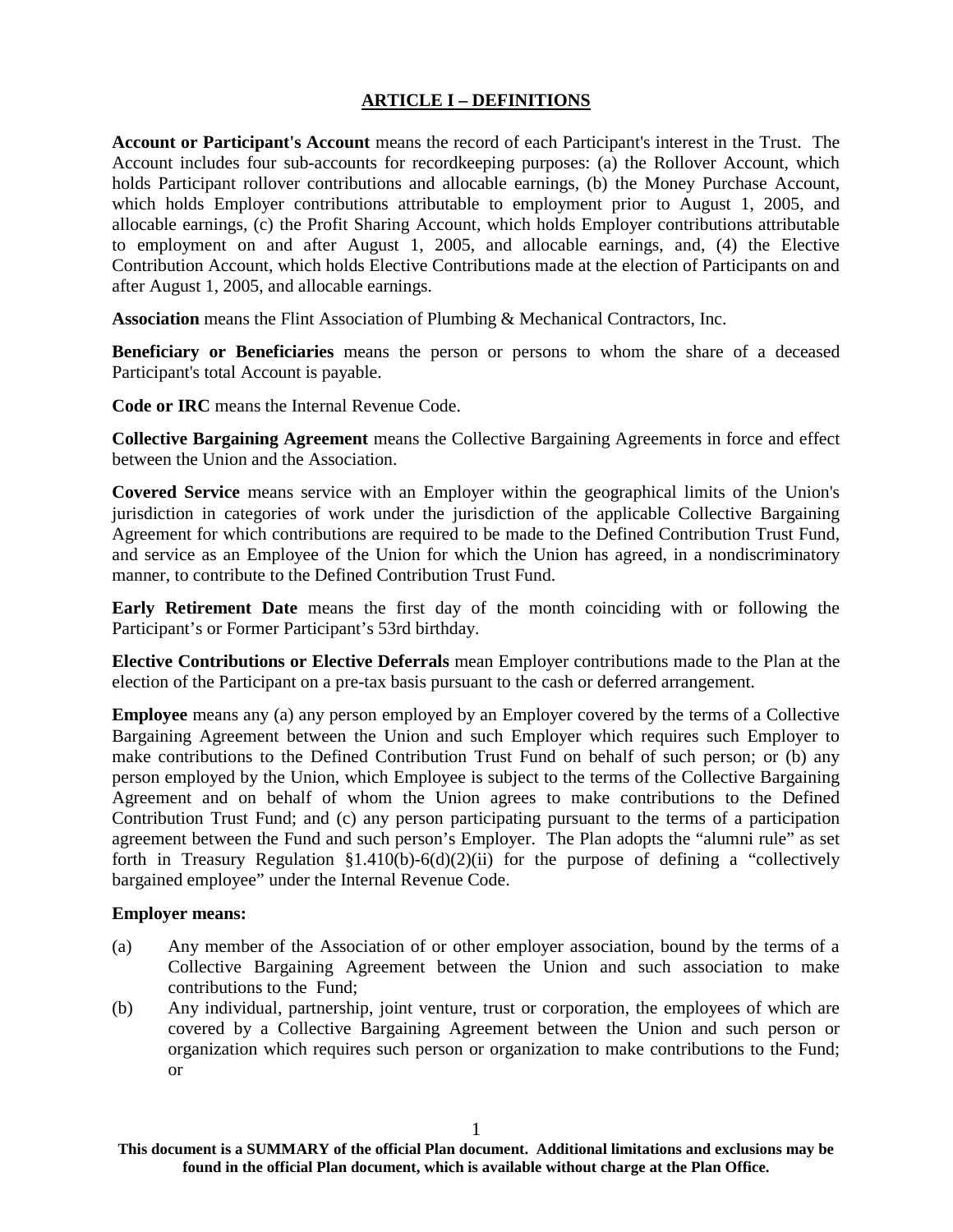(c) The Union to the extent, and solely to the extent, that it acts in the capacity of an Employer of its collectively bargained Employees on whose behalf it makes contributions to the Fund.

**Hour of Service** means, in general, each hour for which an Employee is directly or indirectly compensated by the Employer for the performance of duties.

**Normal Retirement Date** means the first day of the month coinciding with or following the Participant's 62nd birthday.

**Participant** means an Employee who has met the eligibility requirements set forth in Article III. An Active Participant is a Participant who has not retired, become disabled, deceased or incurred a Two-Year Break in Service.

**Plan** means the Flint Plumbing and Pipefitting Industry Defined Contribution Plan document.

**Plan Year** means the 12 consecutive month period from August 1<sup>st</sup> to July 31st.

**Pre-Retirement Survivor Annuity** means an annuity for the life of the Participant's Spouse the payments under which must be equal to the amount of benefit which can be purchased with the Accounts of a Participant used to provide the death benefit under the Plan.

**Retirement Date** means the date as of which a Participant retires for reasons other than Total and Permanent Disability, whether such retirement occurs on a Participant's Normal Retirement Date, Early Retirement Date, or Late Retirement Date.

**Spouse** means the Participant's legal spouse who has met all requirements of a valid marriage contract in the state of marriage of such parties.

**Total and Permanent Disability** means a physical or mental condition of a Participant resulting from bodily injury, disease or mental disorder which renders him incapable of continuing any gainful occupations, which constitutes total disability under the federal Social Security Acts, and for which the Participant has received a Social Security Disability Award.

**Trust Fund or Fund** means the Flint Plumbing and Pipefitting Industry Defined Contribution Fund.

**Two-Year Break in Service** means two consecutive Plan Years during which an Employee has not completed more than 159 Hours of Service per Plan Year with an Employer for which contributions are made to either the Flint Plumbing and Pipefitting Industry Pension Fund or the Flint Plumbing and Pipefitting Industry Defined Contribution Plan. Solely for the purpose of determining whether a Participant has incurred a Two Year Break in Service, Hours of Service shall be recognized for Authorized Leaves of Absence and Maternity and Paternity Leaves of Absence.

**Authorized Leave of Absence** means an unpaid, temporary cessation from active employment with the Employer pursuant to an established non-discriminatory policy, whether occasioned by illness, military service or any other reason.

**Maternity or Paternity Leave of Absence** means an absence from work for any period by reason of the Employee's pregnancy, birth of the Employee's child, placement of a child with the Employee in connection with the adoption of such child, or any absence for the purpose of caring for such child for a period immediately following such birth or placement. The total Hours of Service to be credited for a Maternity or Paternity Leave of Absence shall not exceed 501 hours.

Additional definitions are set forth in the Plan document.

 $\mathfrak{D}$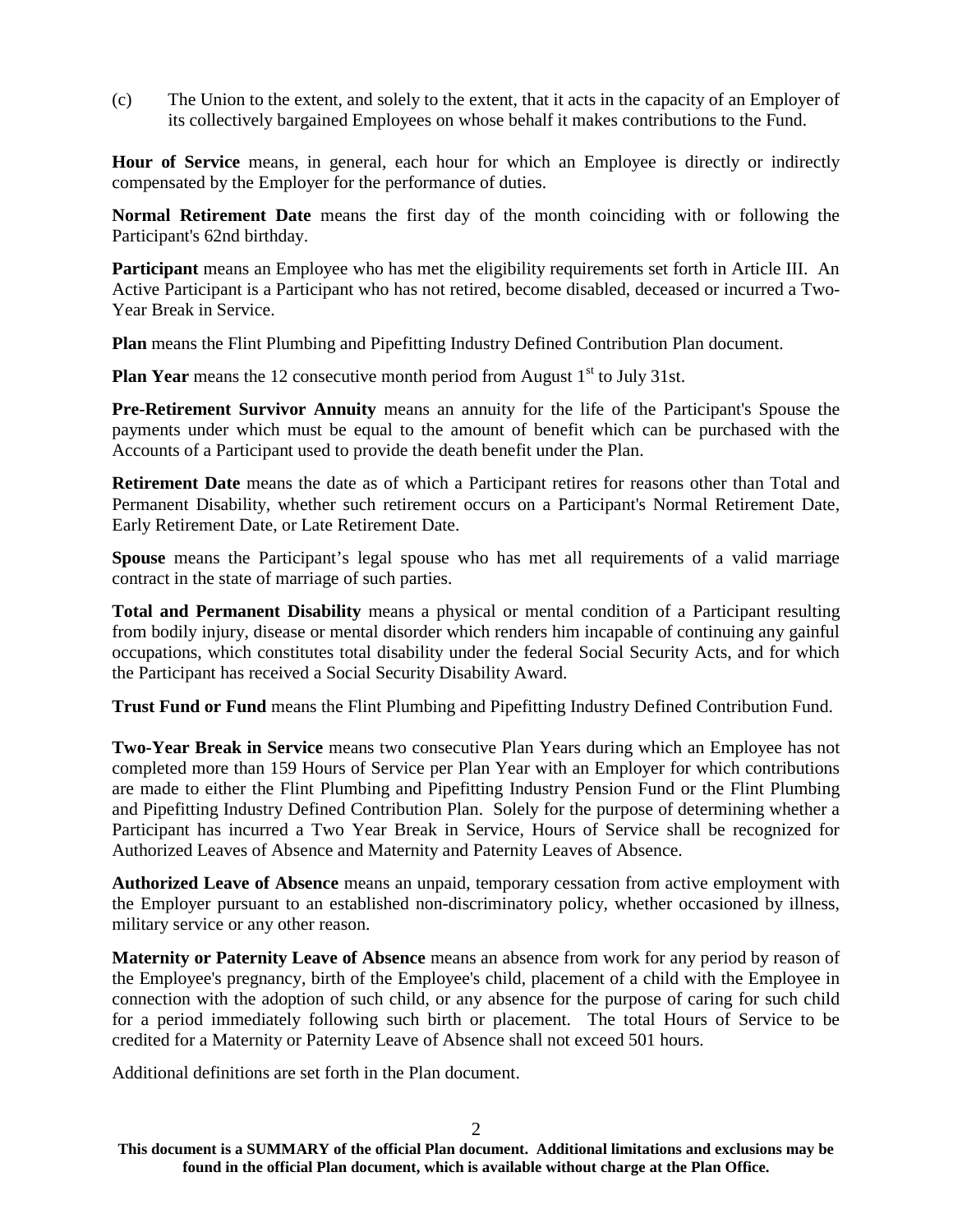# **ARTICLE II – APPLYING FOR BENEFITS; CLAIM AND APPEAL PROCEDURES**

**2.1 Application, Forms, and Information.** In order to receive benefits under the Plan, a Participant or other claimant is required to complete and file an application and all other forms and information required by the Fund within the time periods set by the Fund. Any Participant is required to keep the Fund Office advised of his/her current mailing address. The Fund may rely upon the information provided without further verification.

# **2.2 Timing and Notification of Benefit Determination.**

- (a) **Retirement Benefits**. Written notice of the decision on a claim shall be furnished to the claimant within 90 days after the application is filed, however this period may be extended by for up to 90 days if special circumstances require an extension of the time for processing the claim. In such case, written notice of the extension shall be furnished prior to the termination of the initial 90 day period.
- (b) **Disability Benefits.** In the case of a claim for disability benefits, the Fund Office shall notify the claimant of the Fund's determination within a reasonable period of time, but not later than 45 days after receipt of the claim. This period may be extended by the Fund for up to 30 days, provided that the Fund Office determines that such an extension is necessary due to matters beyond the control of the Fund and notifies the claimant, prior to the expiration of the initial 45-day period, of the circumstances requiring the extension. In some circumstances, upon due notice the Fund may extend this period for an additional 30 days.
- **2.3 Manner and Content of Notification of Benefit Determination.** The Fund Office shall provide a claimant with written or electronic notification of any claim denial, i.e. adverse benefit determination, setting forth the reasons for such denial and information regarding the Fund's appeal procedures.

# **2.4 Appeal of Adverse Benefit Determination**

- (a) Appeals must be forwarded to and received by the Fund Office within 60 days (180 days for appeals involving disability benefits) following receipt of a notification of an adverse benefit determination (i.e. denial of claim). As part of any such appeal, a claimant may submit written comments, documents, records, and other information relating to the claim for benefits.
- (b) A claimant, free of charge and upon request, shall be provided reasonable access to, and copies of, all documents, records, and other information relevant to the claimant's claim for benefits.
- (c) Upon appeal, the Trustees will review all comments, documents, records, and other information submitted by the claimant relating to the claim, without regard to whether such information was submitted or considered in the initial benefit determination.

**This document is a SUMMARY of the official Plan document. Additional limitations and exclusions may be found in the official Plan document, which is available without charge at the Plan Office.**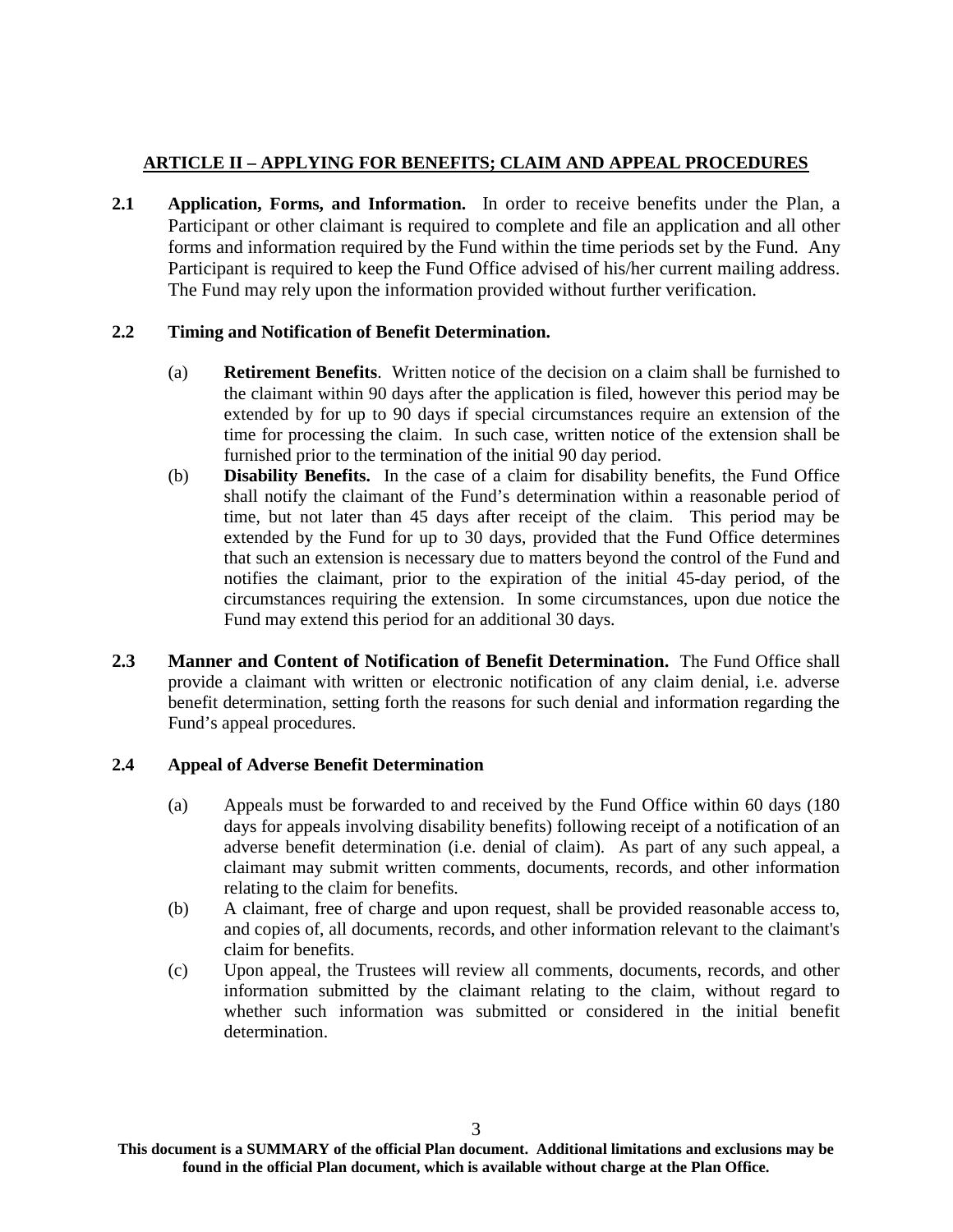### **2.5 Trustees Decision on Appeal**

- (a) **Timing of Decision.** The Trustees shall make a benefit determination on appeal no later than the date of the board meeting that immediately follows the Fund Office's receipt of an appeal, unless the appeal is filed within 30 days preceding the date of such meeting. In such case, the benefit determination may be made no later than the date of the second board meeting following the Fund Office's receipt of the request for review. If special circumstances require a further extension of time for processing, a benefit determination shall be rendered not later than the third board meeting following the Fund Office's receipt of the request for review.
- (b) **Manner and Content of Notification of Trustees Notice of Decision on Appeal.** The Fund Office shall provide a claimant with written or electronic notification of its decision on appeal, setting forth the reasons for such denial and the participant's rights to take further action.
- **2.6 Discretion of Trustees.** The Trustees have full discretionary authority to determine eligibility for benefits, interpret Plan documents, and determine the amount of benefits due. Their decision, if not in conflict with any applicable law or government regulation, shall be final and conclusive.
- **2.7 Timely Submission of Appeals.** All appeals must be timely submitted. A Participant or other claimant who does not timely submit an appeal waives his/her right to have the benefit denial further reviewed by the Fund or in a court of law.
- **2.8 Limitations of Actions.** No action may be brought to recover benefits allegedly due under the terms of the Plan more than 180 days following the Notice of Decision on Appeal.

# **ARTICLE III – ELIGIBILITY AND VESTING**

- **3.1 Effective Date of Participation.** Any Employee shall be eligible to participate on the first day of the calendar month in which he commences to work in Covered Service.
- **3.2 Determination of Eligibility.** The Board shall determine the eligibility of each Employee for participation in the Plan based upon information furnished by the Employer. Such determination shall be conclusive and binding upon all persons.
- **3.3** Vesting. A Participant shall become fully vested in his Account immediately upon entry into the Plan and his interest shall be nonforfeitable at all times.

# **ARTICLE IV – CONTRIBUTION AND ALLOCATION**

- **4.1 Elective Contributions.** An Employer shall contribute a Participant's Elective Contributions to the Plan.
	- (a) Enrollment. Once per Plan Year, Participants may elect to make Elective Contributions by directing his Employer to make such contributions. Such election shall be effective the first day of the next Plan Year quarter. A Participant's election will remain in effect until amended or discontinued.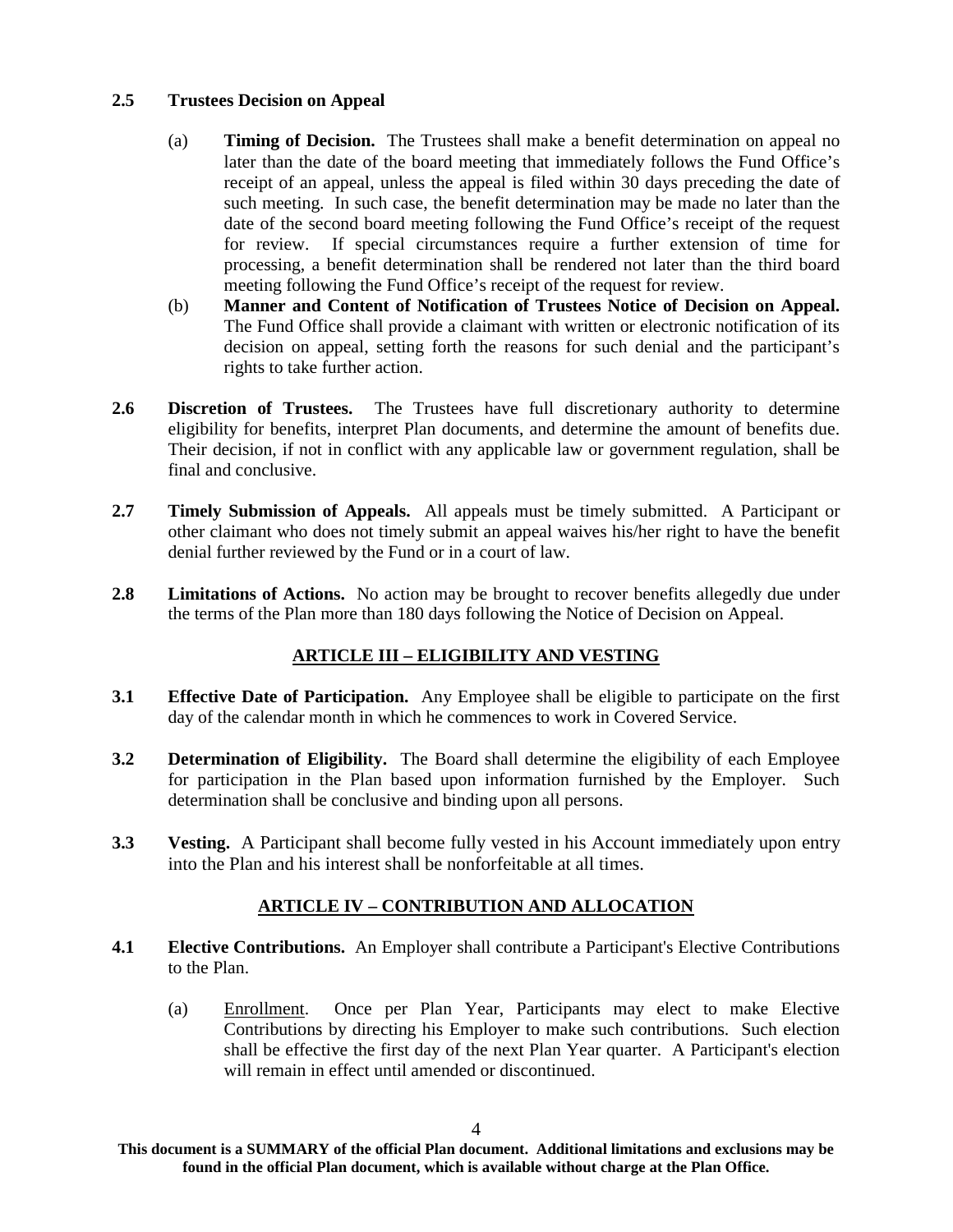- (b) Amount. A Participant's Elective Contributions shall be made in specific dollar amounts per hour (or such other amount authorized by the Trustees), not to exceed dollar limitations per year imposed by law (which are \$18,000 for 2015, with an additional \$6,000 allowed for Participants over age 50), or such limit imposed by the Collective Bargaining Agreement covering such Participant.
- (c) Revoking an Election to Contribute. Once per Plan Year, in a manner approved by the Trustees, a Participant may revoke his election to make Elective Contributions effective as of the first day of the next pay period that the Participant's revocation can be processed.
- (d) Election to Change Contribution Amount. A Participant, in a manner approved by the Trustees, may increase or decrease the amount of his Elective Contributions effective as of the first day of the next Plan Year quarter, or such other dates as determined by the Trustees.
- (e) Return of Excess Deferrals. A Participant may notify the Trustees that the Participant has made excess deferrals for a calendar year (e.g. in excess of the amounts set forth in (b), above).
- **4.2 Participant Directed Accounts.** The Plan is a plan described in section 404(c) of the Employee Retirement Income Security Act, and title 29 of the Code of Federal Regulations, Sec. 2550.440c-1. **This means each Participant is in control of, and solely responsible for, the investment of his Account.** No Trustee or Plan representative or agent is empowered to advise the Participant as to the manner in which his contribution should be invested. The fact that a particular investment option is available is not to be construed as a recommendation of that investment for a Participant's account.

Participants may make changes in their investments daily and their changes will be effective as of the next business day after a change is completed. To select or change the investment in an account, a Participant may access his account by calling Transamerica at 1-800-755- 5801, or online at my.trsretire.com, or contact the Fund Office at (888) 797-5862 to request an investment change form. There are no guaranteed results for any investment. Each Participant is responsible for confirming that any investment change requested has been implemented. **All account statements should be carefully reviewed by Participants**.

Participants are provided periodic statements explaining any limitations on making investment changes, any restrictions on the exercise of voting or similar rights pertaining to a particular investment alternative, and a description of any transaction fees and expenses which affect a Participant's account balance in connection with changing his investment alternatives. Participants are also provided a description of the investment alternatives available under the Plan and, with respect to each designated investment alternative, a general description of the investment objectives and risk and return characteristics of each such alternative. Additional information about any of the investment options available in the Plan may be obtained by calling Transamerica at 1-800-755-5801, the Fund Office, or online at my.trsretire.com. The information available includes: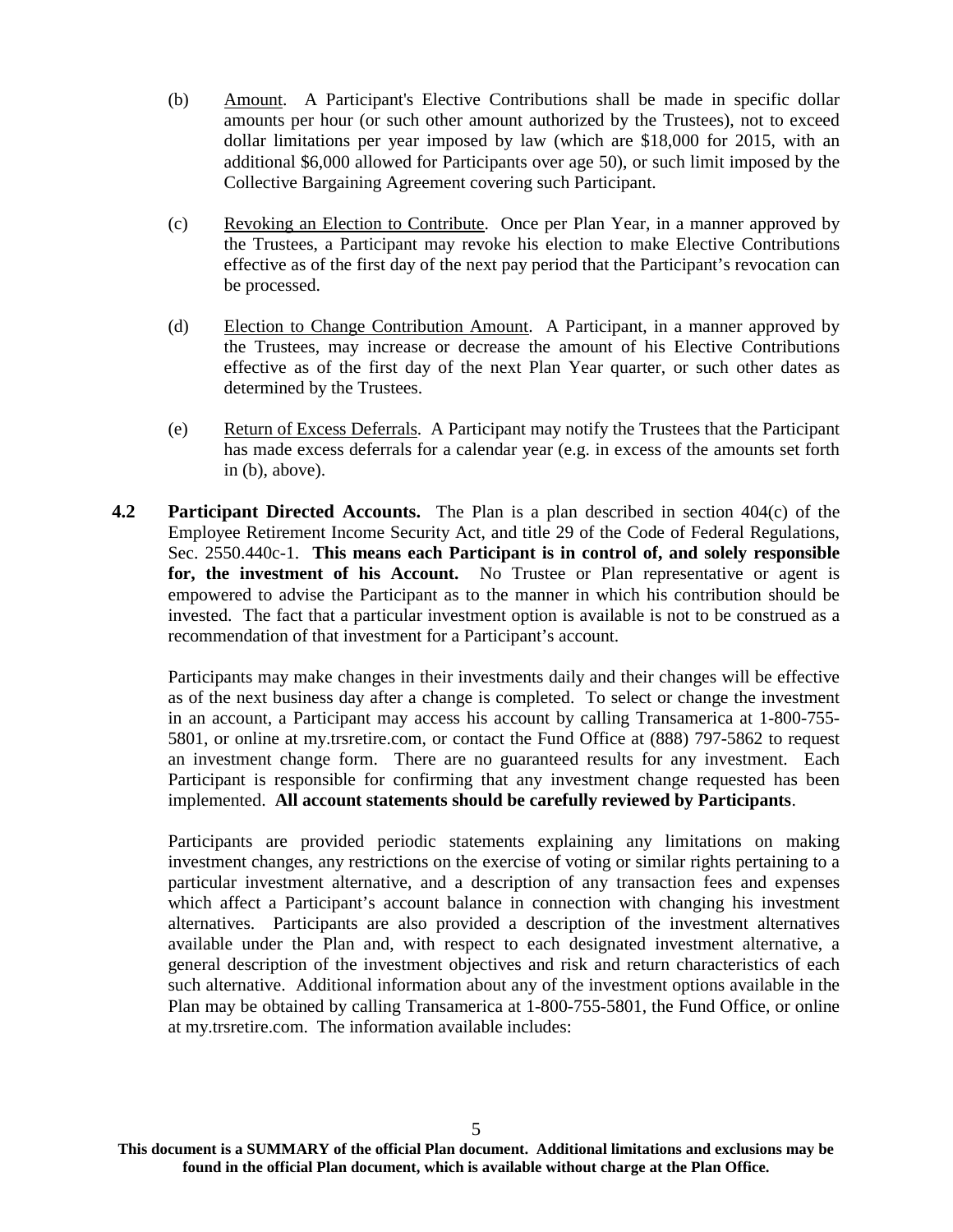- $\triangleright$  A description of the annual operating expenses of each available investment alternative (e.g., investment management fees, administrative fees, transaction costs) and the aggregate amount of such expenses expressed as a percentage of average net assets;
- $\triangleright$  Copies of any prospectuses, financial statements and reports, and of any other materials relating to the investment alternatives available under the Plan;
- $\triangleright$  Information concerning the value of shares or units in available investment alternatives, as well as the past and current investment performance of such alternatives, determined net of expenses; and
- $\triangleright$  Information concerning the value of shares or units in investment alternatives held in a Participant's account.

If a Participant does not make an election as to how the Fund should invest the assets in his Account, contributions received on a Participant's behalf are directed automatically to a qualified default investment alternative (QDIA) under Department of Labor regulations. Notices regarding the Fund QDIA are provided as required by law.

- **4.3 Valuation of Participant Accounts.** As of each day the United States stock market is open, the value of a Participant's account shall be valued.
- **4.4 Quarterly Service Fee and Quarterly Statements.** A Participant's Account is charged a quarterly service fee, which is automatically deducted from the Participant's Account. The quarterly fee as of October 1, 2014, is \$26. This amount is subject to change from time to time in the discretion of the Trustees. Participants receive quarterly statements setting forth the value of his/her account, including contributions, withdrawals, investment gains and losses, and fees.

### **ARTICLE V – DETERMINATION AND DISTRIBUTION OF BENEFITS**

- **5.1 Determination of Benefits Upon Retirement.** Every Participant may terminate his employment and retire on his Normal Retirement Date or Early Retirement Date. Upon such Retirement Date, all amounts credited to such Participant's Account shall become distributable. However, a Participant may postpone the termination of his employment and benefits will be payable upon retirement on his Late Retirement Date.
- **5.2 Determination of Benefits in Event of Disability.** In the event of a Participant's Total and Permanent Disability prior to his Retirement Date or other termination of employment, he/she may receive all amounts credited to such Participant's Account, as though he had retired, as soon as administratively practical after an application for benefits has been submitted to and approved by the Board.
- **5.3 Determination of Benefits Upon Two Year Break in Service.** At the election of a Participant, he may receive a distribution of his benefits after a Two-Year Break in Service.

# **5.4 Normal Form of Benefits.**

**Single Participants**: The Normal Form of Benefit is a single life annuity providing for equal monthly installments throughout the remainder of such individual's lifetime.

**This document is a SUMMARY of the official Plan document. Additional limitations and exclusions may be found in the official Plan document, which is available without charge at the Plan Office.**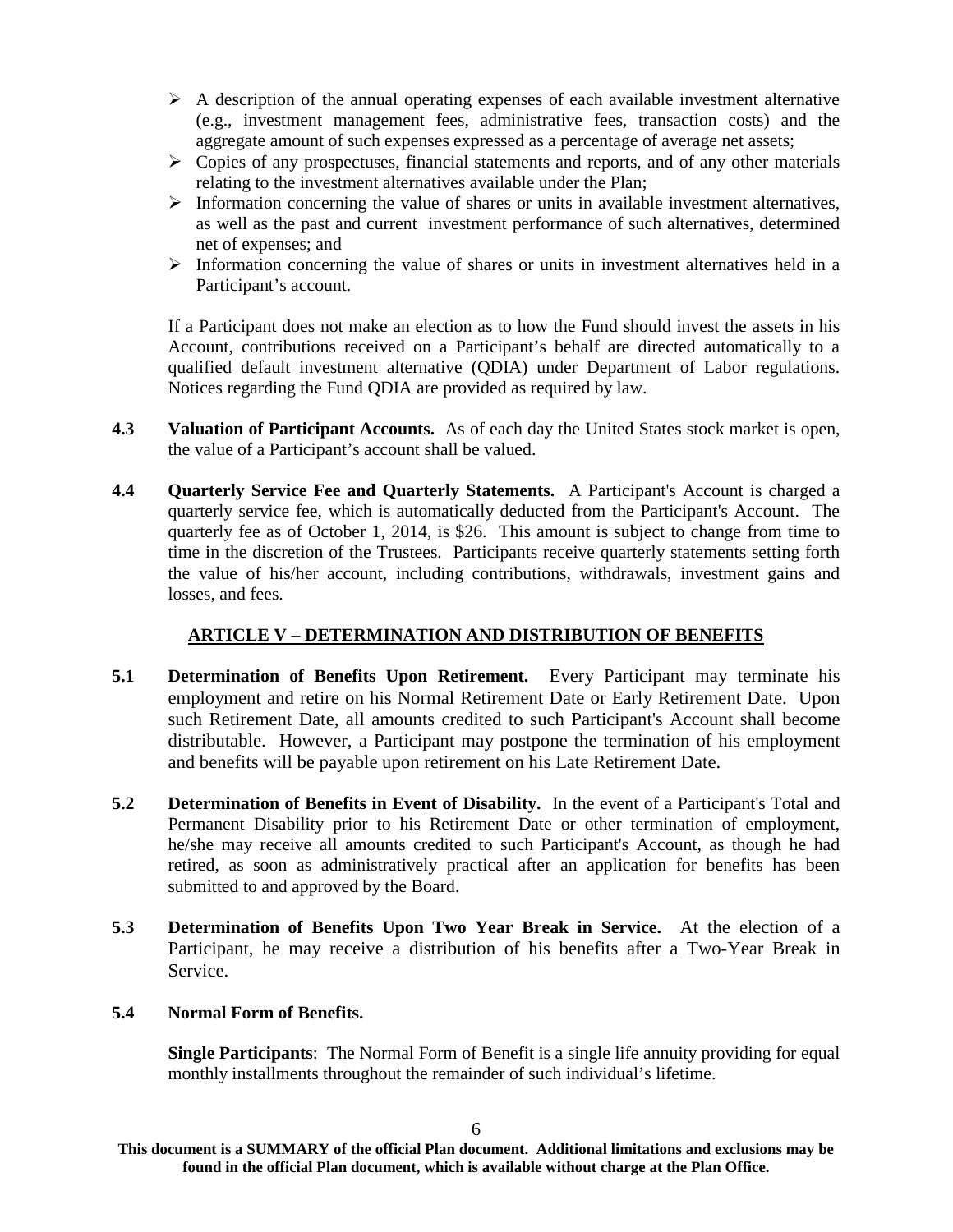**Married participants:** The Normal Form of Benefit is the 50% Qualified Joint and Survivor Form, which is the actuarial equivalent of the single life annuity. The 50% Qualified Joint and Survivor Form provides the Participant a reduced monthly benefit, and upon his/her death 50% of such amount is paid to his/her Surviving Spouse.

- **5.5 Optional Forms of Benefits.** Instead of the Normal Form of Benefit set forth in Section 5.4, subject to the waiver requirements set forth below, a Participant may elect one of the following optional forms of benefits:
	- (a) A 100% Joint and Survivor Option: The percentage payable to the Surviving Spouse would be 100% of the Participant's reduced benefit.
	- (b) A 75% Joint and Survivor Option: The percentage payable to a Surviving Spouse would be 75% of the Participant's reduced benefit.
	- (c) One lump sum payment in cash.
	- (d) Other annuity, subject to limitations on length of payment (contact Fund Office for details).

**Waiver**. An election to waive the Normal Form of Benefit and elect an optional form of benefit must be made by a Participant in writing during an election period. If married, the election must be consented to by his/her Spouse in writing. Additional information is available from the Fund Office.

- **5.6 Distribution of Benefits Under \$1,000:** Under certain circumstances, if the balance of a Participant's account does not exceed \$1,000, the entire vested benefit may be paid to such Participant in a single lump sum without the Participant's consent.
- **5.7 Required Distributions:** The Fund will make required distributions as required by and subject to the provisions of the Internal Revenue Code. Such distributions generally apply to Participants age 70 ½ and above.

### **5.8 Distribution of Benefits Upon Death**

**Married Participants:** A Participant who dies before the annuity starting date and who has a Surviving Spouse shall have his death benefit paid to his Surviving Spouse in the form of a Pre-Retirement Survivor Annuity. The Participant's Spouse may direct that payment of the Pre-Retirement Survivor Annuity commence within a reasonable period after the Participant's death. If the Spouse does not so direct, payment of such benefit will commence at the time the Participant would have attained the later of his Normal Retirement Age or age 62. However, the Spouse may elect a later commencement date.

During an applicable election period, the Participant may waive the Pre-Retirement Survivor Annuity. If no such election has been made prior to the Participant's death, an election to waive the Pre-Retirement Survivor Annuity may be made by his Beneficiary. Where the Pre-Retirement Survivor Annuity has been waived, benefits may be paid as follows:

- (a) One lump sum payment in cash; or
- (b) Other annuity, subject to limitations on length of payment (contact Fund Office for details).

**This document is a SUMMARY of the official Plan document. Additional limitations and exclusions may be found in the official Plan document, which is available without charge at the Plan Office.**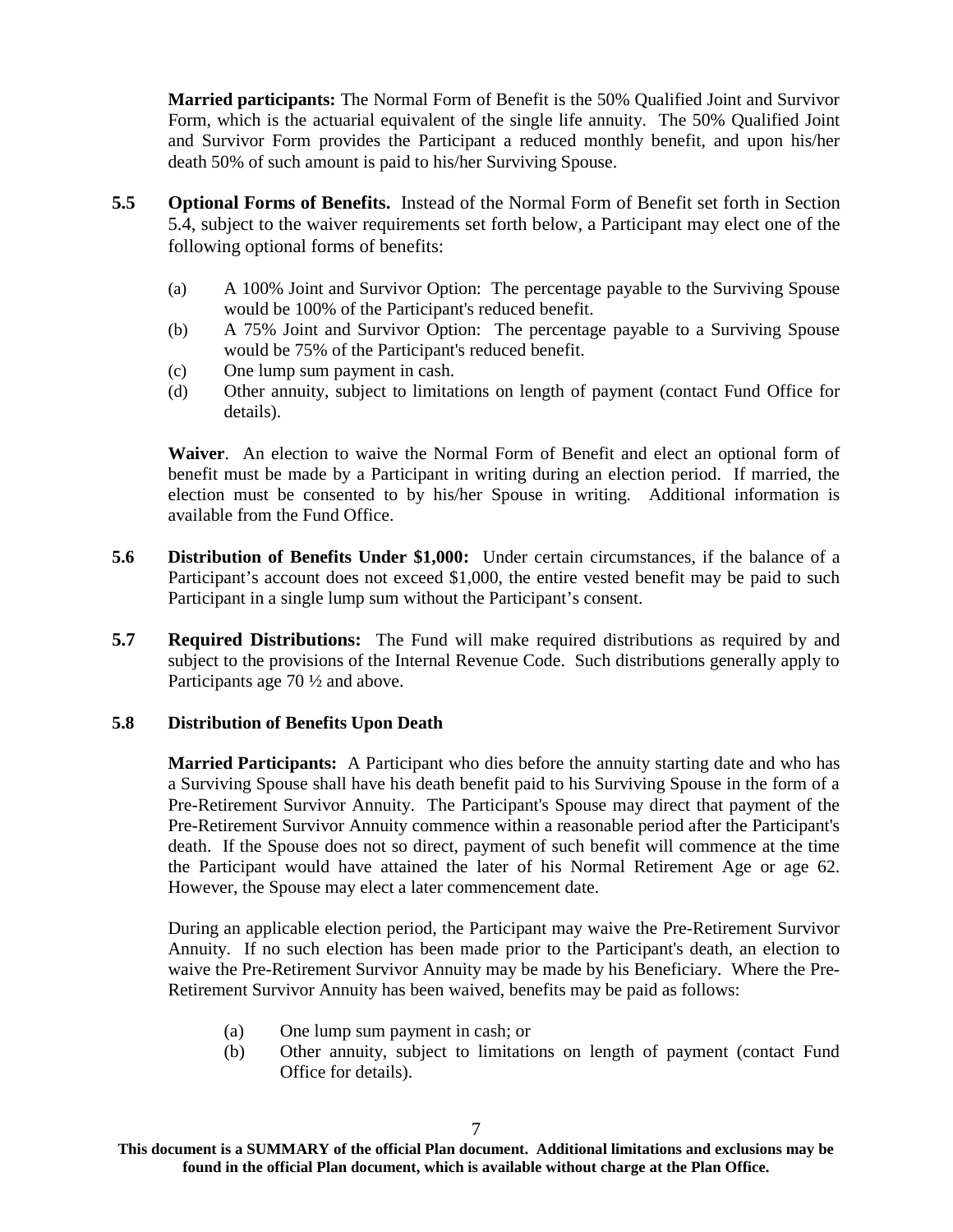Notwithstanding the above, a Participant may designate a Beneficiary other than his Spouse if the Participant and his Spouse have validly waived the Pre-Retirement Survivor Annuity and the Spouse's right to be the Participant's Beneficiary. Additional information is available from the Fund Office.

**Single Participants:** Where a Participant has no Spouse, he/she may designate a Beneficiary on a form approved by the Fund.

**Beneficiary Designations:** A Participant may at any time revoke his designation of a Beneficiary or change his Beneficiary by filing written notice of such revocation or change with the Fund Office (which may require spousal consent). In the event no valid designation of Beneficiary exists at the time of the Participant's death, the death benefit shall be payable to his/her estate.

- **5.9 Time of Distribution.** Benefits will be distributed as soon as administratively practical after all requirements for distribution have been met.
- **5.10 Qualified Domestic Relations Orders (QDROs).** All rights and benefits, including elections, provided to a Participant in the Plan shall be subject to the rights afforded to any alternate payee under a QDRO. Furthermore, a distribution to an alternate payee shall be permitted as authorized by a QDRO even if the affected Participant has not reached the earliest retirement age under the Plan. Participants and Beneficiaries may obtain, without charge, a copy of the Plan's QDRO Procedures from the Fund Office.

#### **5.11 Service Credit with Respect to Qualified Military Service**

The Plan will comply with providing credit for benefits and vesting for a period of military service (i.e. service covered under the Uniformed Services Employment and Reemployment Act) subject to the following:

- Notification: Prior to entering military service the Participant must provide advance written or verbal notice to his Employer, unless giving such notice is precluded by military necessity or is otherwise impossible or unreasonable.
- Disclosure Requirement: Upon application for re-employment, the Participant must provide documentation to establish the timeliness of his application for reemployment (a copy of discharge papers shall be sufficient).
- Crediting Military Service: To determine the number of hours to be credited for military service, the Board of Trustees shall review the Participant's work history during a period equal to at least two times the amount of time spent in military service.
- Service and Discharge: Credit will be given under this section only if service is for no more than five years, unless extended at the government's request, and the Participant is discharged under honorable conditions.

Further, a Participant will only be entitled to the benefits of this section if he returns to work under the Collective Bargaining Agreement within the following time frames: (1) for uniformed service of less than 31 days, by the next work day after the end of service plus eight hours, or as soon as possible after the end of the eight-hour period if reporting earlier is

**This document is a SUMMARY of the official Plan document. Additional limitations and exclusions may be found in the official Plan document, which is available without charge at the Plan Office.**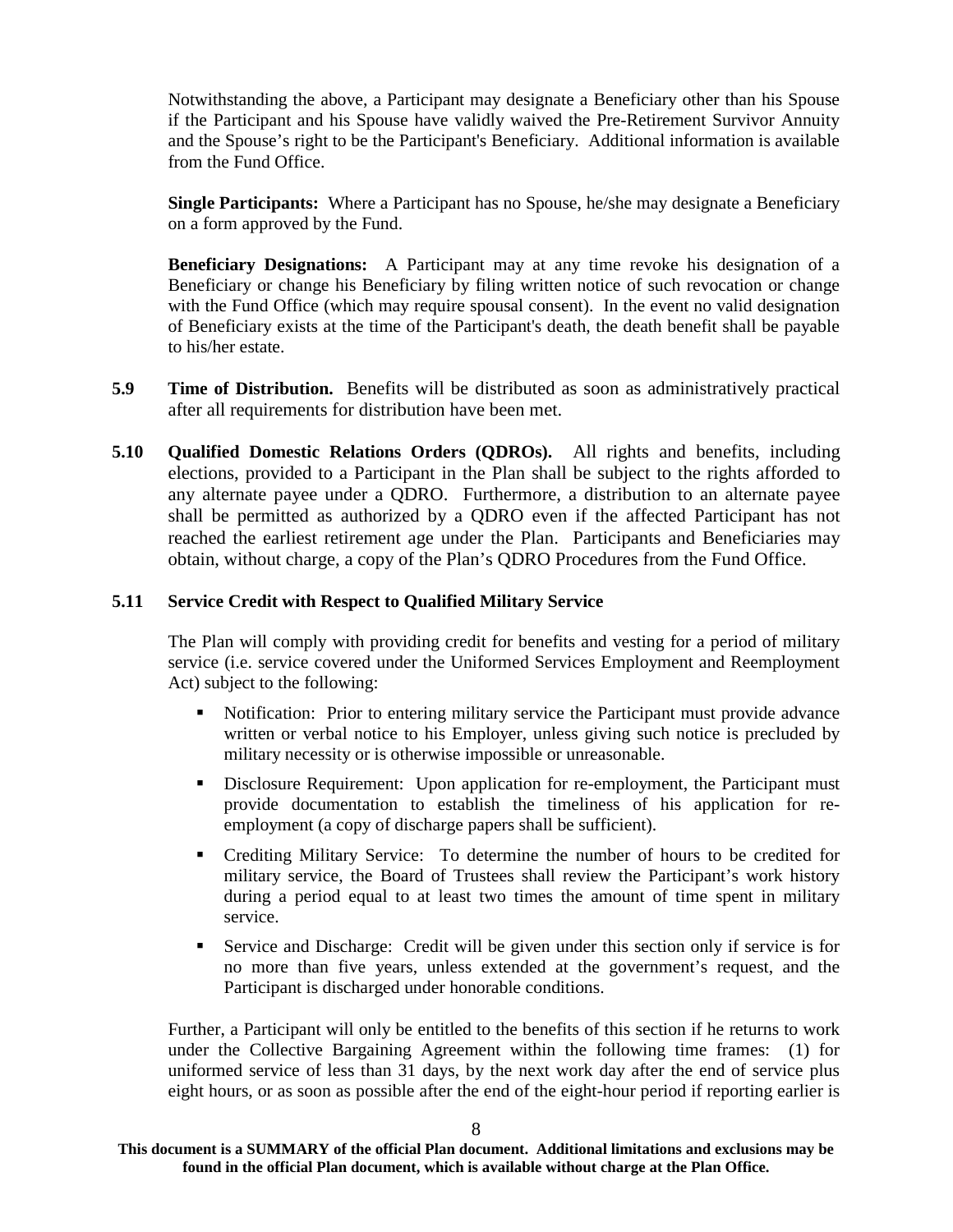impossible through no fault of his own; (2) for service of more than 30 days but less than 181 days, within 14 days of completing the service, or the next full calendar day if returning earlier is impossible through no fault of his own; or (3) for service of more than 180 days, within 90 days after completion of the service.

A Participant will be allowed to make elective deferrals for the period of time he was in the military, not to exceed the amount he would have been permitted to make had he remained continuously employed throughout the period of qualified military service. Any such payments must be made during the period beginning with the date of reemployment and ending on the date which is equal to three times the period of his qualified military service, not to exceed five years.

The beneficiary of a Participant on a leave of absence to perform military service with reemployment rights under IRC §414(u) shall be entitled to any additional benefits (other than benefit accruals relating to the period of qualified military service) that would be provided under the Plan had the Participant died as an active Participant in accordance with IRC §401(a)(37).

#### **5.12 Loans to Participating Employees**

The Board of Trustees, in its discretion, may authorize a loan to a Participant upon receipt of a written request from the Participant. Loans may only be made with Participant's Elective Contributions.

The total amount of any such loan will not exceed the lesser of \$50,000 or 50% of the value of the Participant's vested Account balance. The \$50,000 limitation will be reduced by the excess, if any, of the highest outstanding balance of loans from the Plan during the one year period ending on the day before the date on which such loan was made over the outstanding balance of loans from the Plan on the date that such loan was made.

No subsequent loans will be allowed if a Participant has defaulted on a loan. No subsequent loans will be allowed if the prior loan has not been repaid in full.

A request by a Participant for a loan will be made in writing to the Board and specify the amount of the loan. The terms and conditions on which the Board will approve loans under the Plan will be applied on a reasonably equivalent basis with respect to all Participants. If a Participant's request for a loan is approved by the Board, the Board will arrange for the distribution of the specified amount in a single sum payment of cash to the Participant.

Loans will be made on such terms and subject to such limitations as the Board may prescribe, provided any such loan is evidenced by a written promissory note, bears a reasonable rate of interest on the unpaid principal, is adequately secured and will be repaid by the Participant over a period not to exceed five years, unless the loan is for the purpose of acquiring a dwelling unit used or to be used within reasonable time as the principal residence of the Participant. The interest rate charged on a loan must be at least equivalent to the prevailing interest rate charged by persons in the business of lending money for loans which would be made under similar circumstances. Loan repayments will be suspended while a Participant is performing service in the uniformed services as provided in IRC  $\S 414(i)(4)$ . Any loan must be amortized on a substantially level basis, with payments not less frequently than monthly over the term of the loan. A loan may be prepaid without penalty at any time.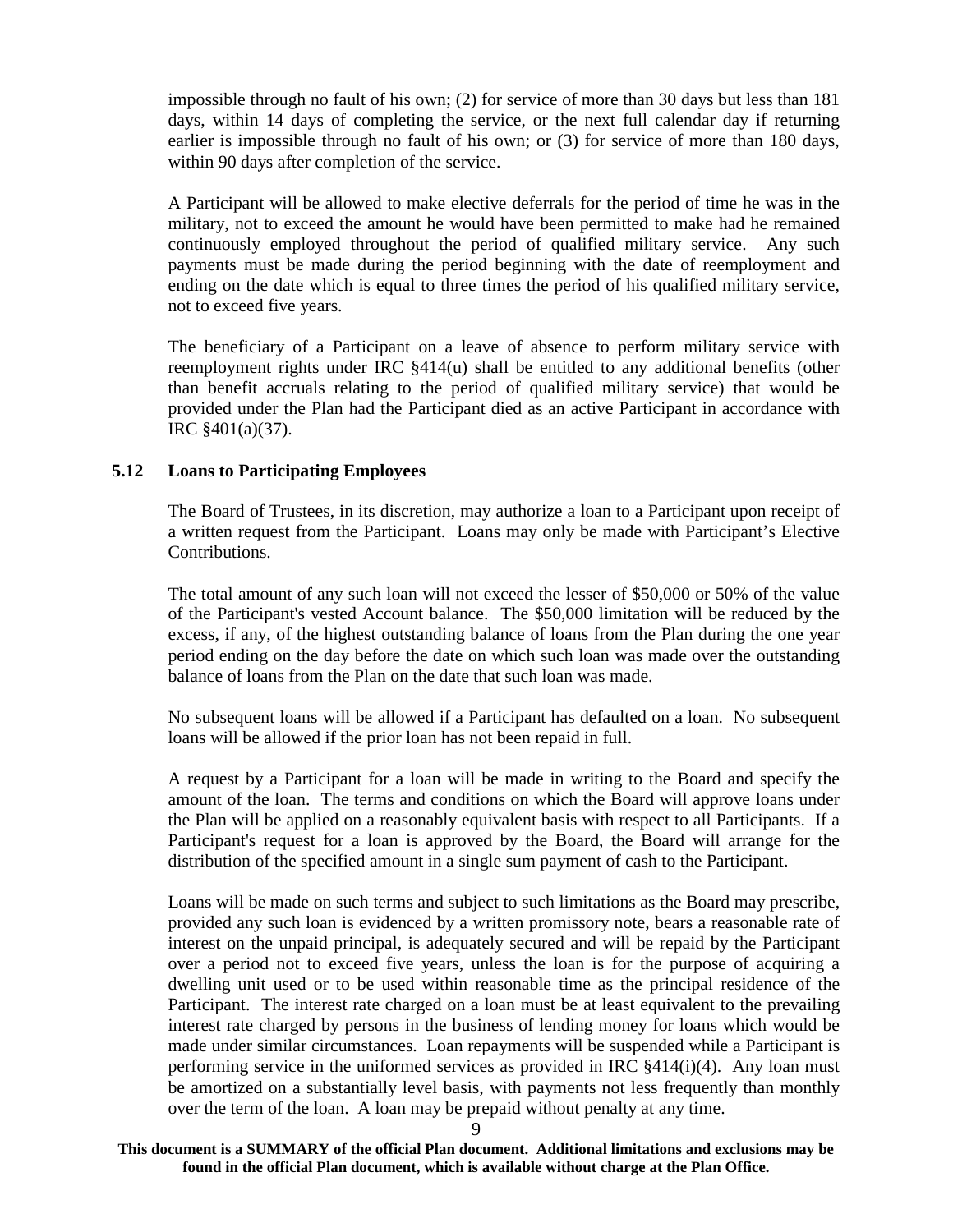Any loan to a Participant under the Plan will be secured by the pledge of 50% of the Participant's right, title and interest in his Account.

In the event of a default by a Participant on a loan repayment, at the discretion of the Board all remaining principal payments on the loan will be immediately due and payable. The Board will be authorized (to the extent permitted by law) to take any and all actions necessary and appropriate to enforce collection of the unpaid loan. However, in the event of a default, foreclosure on the note and attachment of security will not occur until a distributable event occurs under the Plan. A default will be deemed to have occurred if any loan payment has not been made within 90 days of when the payment was due to be paid by the Participant.

Upon a Participant's retirement or death, or upon a Participant's earlier distribution, the unpaid balance of any loan, including any unpaid interest, will be deducted from the payment or distribution from the Plan to the Participant or his designated Beneficiary and the Account will be correspondingly reduced.

The Administrator shall issue written loan guidelines, which shall form part of the Plan, describing the procedures and conditions for making loans, and may revise those guidelines at any time, for any reason.

A Participant must obtain the consent of his Spouse, if any, to use of the Account balance as security for the loan. Spousal consent shall be obtained no earlier than the beginning of the 90 day period that ends on the date on which the loan is to be so secured. The consent must be in writing, must acknowledge the effect of the loan and must be witnessed by a Plan representative or notary public. Such consent shall thereafter be binding with respect to the consenting spouse or any subsequent spouse with respect to that loan. A new consent shall be required if the Account balance is used for renegotiation, extension, renewal or other revision of the loan.

**5.13 Direct Rollover.** As required by law, Participants will receive information regarding the ability to rollover distributions to Eligible Retirement Plans.

# **ARTICLE VI - MISCELLANEOUS**

- **6.1 Transfers From Qualified Plans.** With the consent of the Board and subject to the terms of the Plan, Participants may transfer funds from other Qualified Multi-Employer Defined Contribution Plans, provided that the Plan from which such Funds are transferred permits the transfer to be made and the transfer will not jeopardize the taxexempt status of the Plan or create adverse tax consequences to the Employer.
- **6.2 Outstanding Payments.** In the event any payment issued by the Fund, for any reason, has not been redeemed by the payee for a period 24 months, or such lesser time set forth on the payment issued by the Fund, such payment is void and reverts to the Plan as a Plan asset.
- **6.3 Overpayments.** The Fund has the right to recover from any Participant, Retiree, Spouse, Surviving Spouse, Beneficiary, or other payee any amounts paid by the Fund which were

**This document is a SUMMARY of the official Plan document. Additional limitations and exclusions may be found in the official Plan document, which is available without charge at the Plan Office.**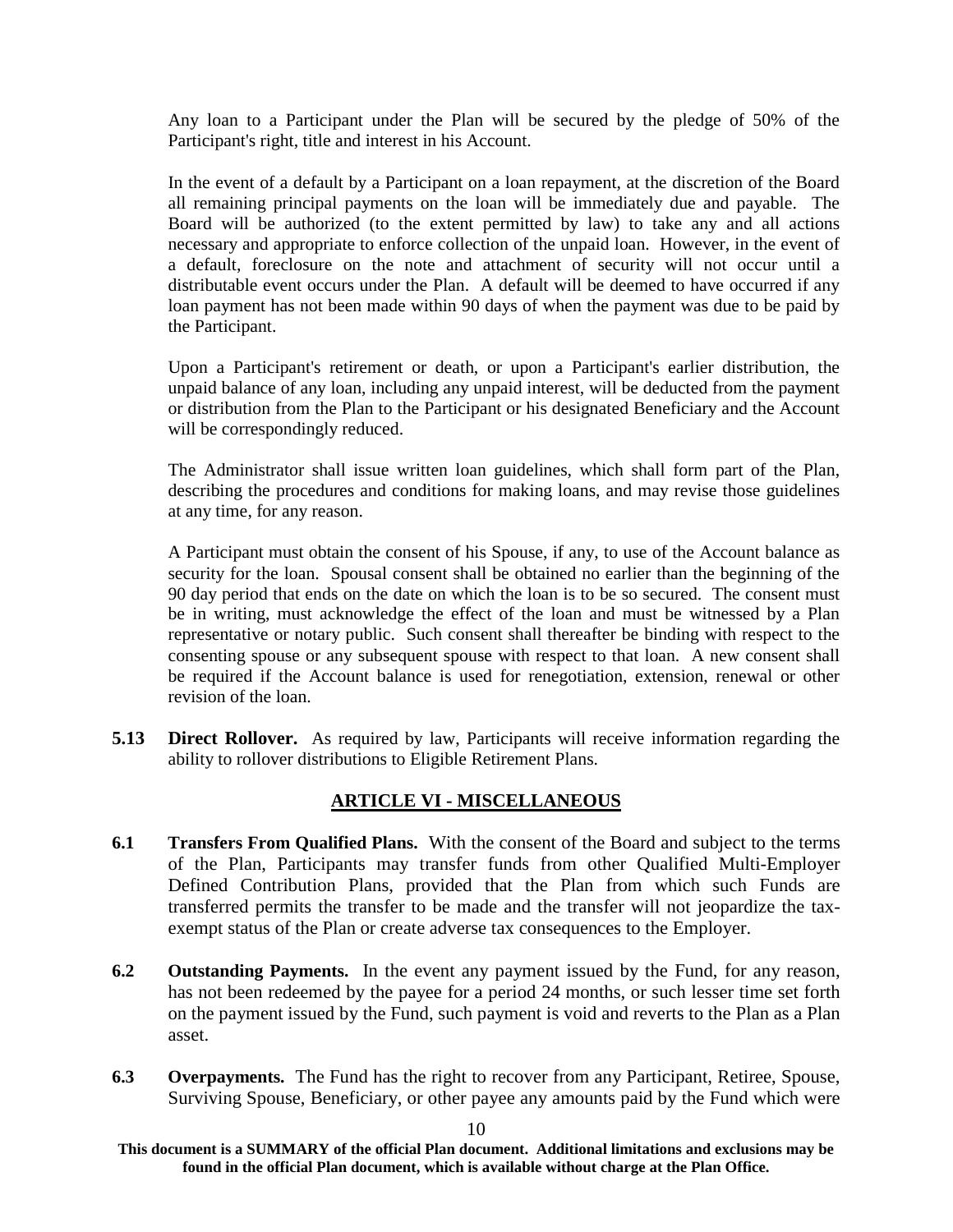not properly owing under the terms of the Plan, whether such amounts were paid by mistake, fraud, or any other reason. The Fund has the right to pursue the payee (including the Participant/Retiree and his/her Spouse jointly and severally), for the full amount due and owing under this provision. At the Fund's sole option, it may enforce this provision by offsetting future benefits, or crediting Contributions received against the debt owed the Fund under this provision, until the amount owed has been recovered.

**6.4** Reciprocity. The Fund may enter into reciprocity agreements under terms and conditions acceptable to the Trustees.

# **ARTICLE VII – REQUIRED PROVISIONS**

The following information is required to be provided by law:

**A. Type of Administration/Plan Administrator/Plan Sponsor/Counsel**: The Board of Trustees of the Flint Plumbing and Pipefitting Industry Defined Contribution Plan is the Plan Administrator and Plan Sponsor. As such, the Trustees are responsible for overall Plan administration. There are three Trustees appointed by the Union and three Trustees appointed by the Association. The current Trustees are:

#### **Union Trustees**

Harold T. Harrington, Chairman Local Union 370 G-5500 West Pierson Road Flushing, MI 48433

Kevin Gaby Local Union 370 G-5500 West Pierson Road Flushing, MI 48433

Bruce Roth Local Union 370 G-5500 West Pierson Road Flushing, MI 48433

#### **Employer Trustees**

John D. Walter, Secretary William E. Walter, Inc. 1917 Howard Ave. Flint, MI 48503

Dominic Goyette Goyette Mechanical Company 382 Gorey Ave. Flint, MI 48506

Gregory Pfeiffer Platinum Mechanical, Dr. 5051 Exchange Dr. Flint, MI 48507

#### **LEGAL COUNSEL FOR THE PLAN**

Michael J. Asher, Esq. Jacqueline Kelly, Esq. Sullivan, Ward, Asher & Patton, P.C. 25800 Northwestern Highway, Suite 1000 Southfield, MI 48075 (248) 746-0700

The day-to-day responsibilities for Plan administration are performed by the Administrative Manager and Plan Office, TIC International Corporation, 6525 Centurion Drive, Lansing, MI 48917-9275, Toll Free (888) 797-5862, (517) 321-7502, Fax (517) 321-7508. Office hours are Monday through Friday 7:30 a.m. to 5:30 p.m.

11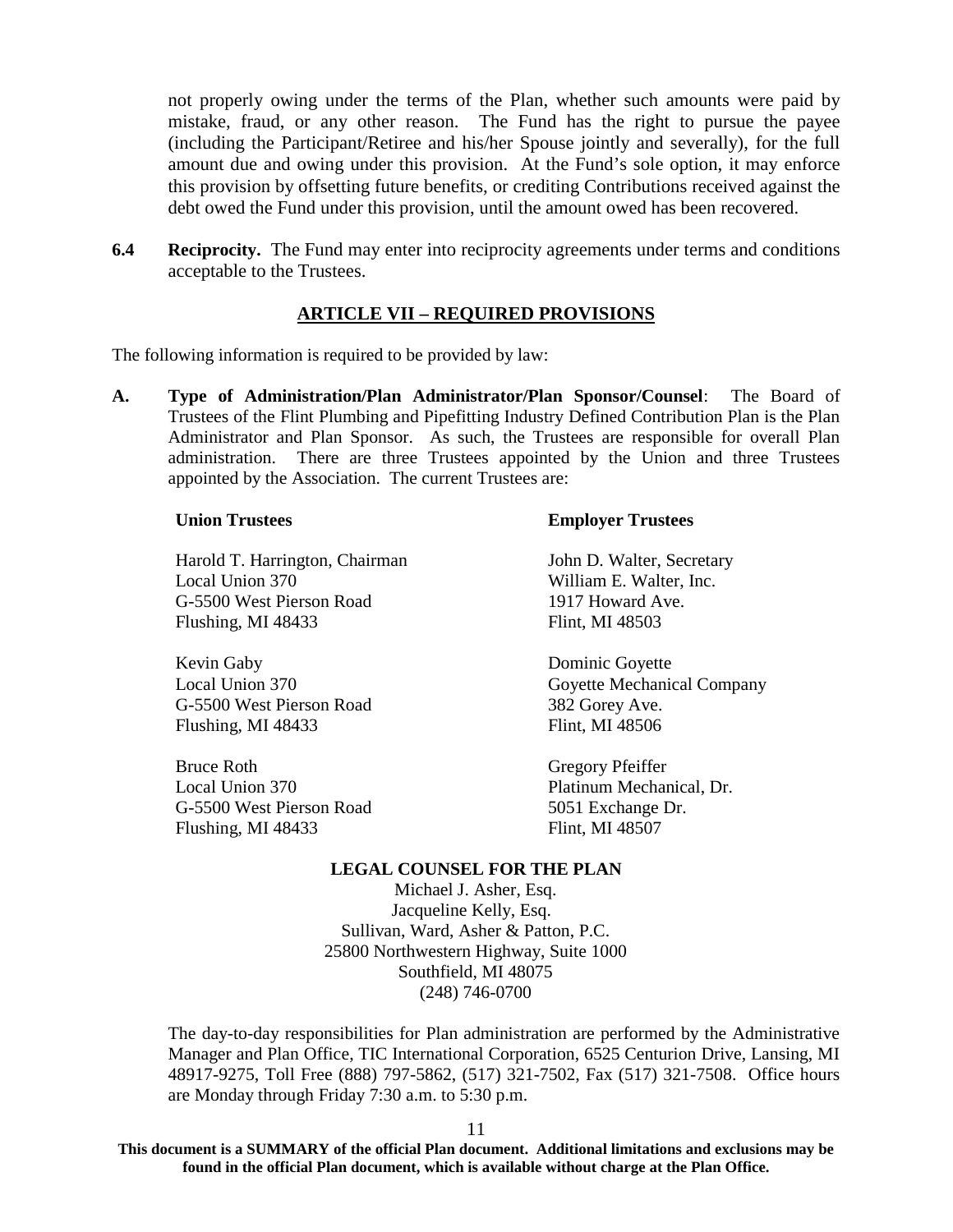#### **B. Effective Date of Plan:** July 29, 1994

- **C. Agent for Service of Legal Process:** Service of process should be made upon the Plan Office, TIC International Corporation, 6525 Centurion Drive, Lansing, MI 48917-9275, Toll Free (888) 797-5862, (517) 321-7502, Fax (517) 321-7508. Service of legal process may also be made upon any Trustee.
- **D. Type of Plan/Employer Identification Number/Plan Year:** The Flint Plumbing and Pipefitting Industry Defined Contribution Plan was originally established as a money purchase pension plan on July 29, 1994. It was subsequently converted into a profit sharing plan with a 401(k) feature, effective as of August 1, 2005. The employer identification number assigned by the IRS is 38-6254230. The Plan number is 002. The Plan Year begins August 1st of each year and runs to the following July 31st.
- **E. Collective Bargaining Agreements:** The Plan is maintained pursuant to collective bargaining agreements. Copies of such agreements may be obtained upon written request to the Plan Office, or are available for examination by participants and beneficiaries at the Plan Office. Alternatively, within 10 days of a written request, such agreements will be made available at the Union hall or at any employer establishment where at least 50 or more participants are customarily working. The Plan may impose a reasonable charge for such copies.
- **F. Source of Plan Contributions:** The primary source of financing for the benefits provided under the Plan and for the expenses of the Plan operations are contributions in the form of elective contributions and prior employer contributions and earnings thereon. A complete list of the employers contributing to the Plan may be obtained upon written request to the Plan Office and may be examined at the Plan Office. Other contributions held in the Plan for participants are employer money purchase pension plan contributions and amounts rolled over from other qualified plans. The Plan also provides for discretionary profit sharing contributions.
- **G. Pension Trust Assets and Reserves:** The Board of Trustees holds all assets in trust for the purpose of providing benefits to eligible participants and defraying reasonable administrative expenses.
- **H. PBGC:** Benefits under this pension plan are not guaranteed by the Pension Benefit Guaranty Corporation ("PBGC"), as the PBGC only guarantees benefits under a defined benefit pension plan and the plan is a defined contribution pension plan.
- **I.** Statement of ERISA Rights: As a participant in the Flint Plumbing and Pipefitting Industry Defined Contribution Plan you are entitled to certain rights and protections under the Employee Retirement Income Security Act of 1974 (ERISA). ERISA provides that all Plan participants shall be entitled to:

**This document is a SUMMARY of the official Plan document. Additional limitations and exclusions may be found in the official Plan document, which is available without charge at the Plan Office.**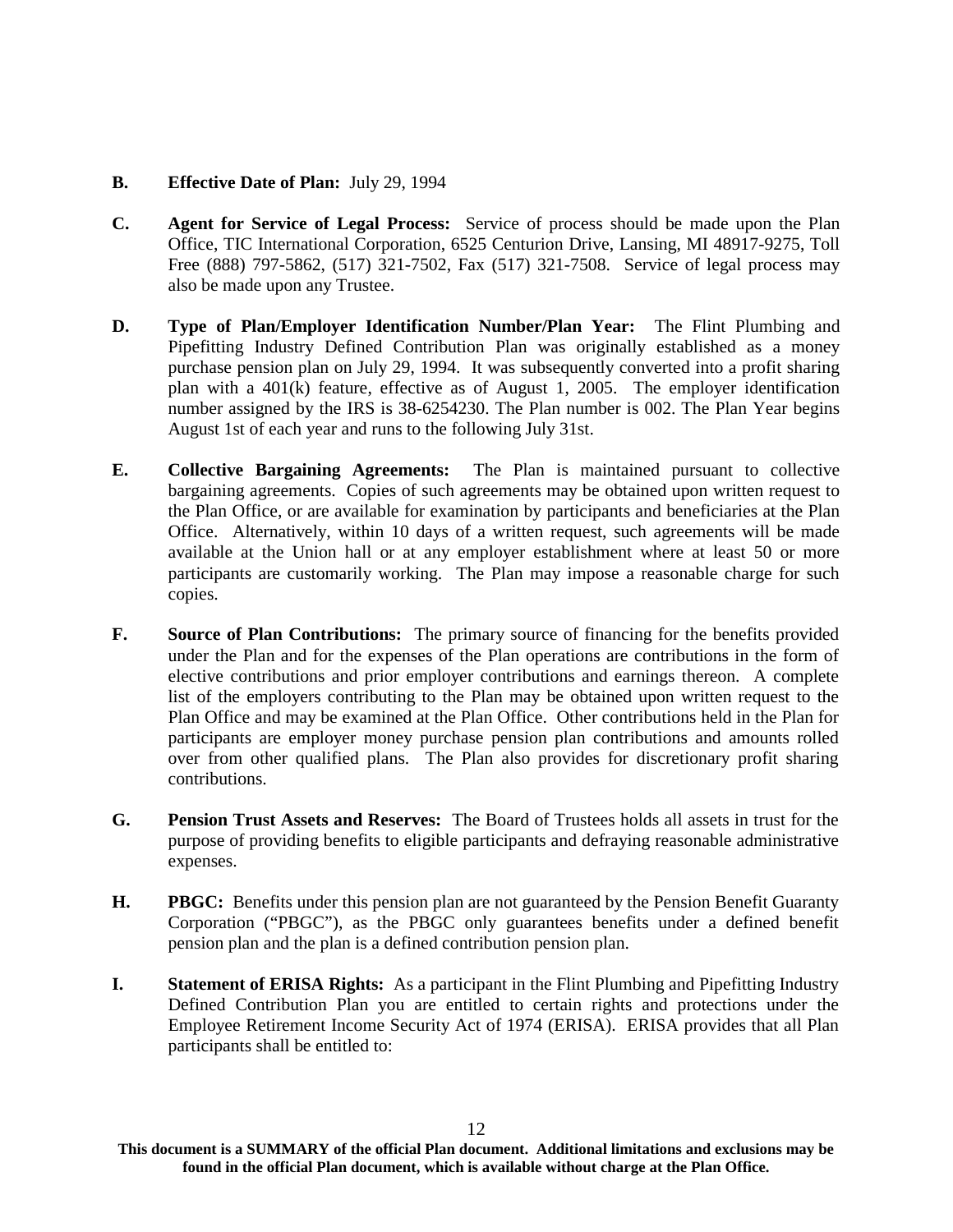#### **Receive Information About Your Plan and Benefits:**

- $\triangleright$  Examine, without charge, at the Plan Office and at other specified locations, such as worksites and union halls, all documents governing the Plan, including collective bargaining agreements and a copy of the latest annual report (Form 5500 Series) filed by the Plan with the U.S. Department of Labor and available at the Public Disclosure Room of the Employee Benefits Security Administration.
- $\triangleright$  Obtain, upon written request to the Plan Administrator, copies of documents governing the operation of the Plan, including collective bargaining agreements and copies of the latest annual report (Form 5500 Series) and updated Summary Plan Description. The Administrator may make a reasonable charge for the copies.
- $\triangleright$  Receive a summary of the Plan's annual financial report. The Plan Administrator is required by law to furnish each participant with a copy of this summary annual report.
- Obtain a statement telling you whether you have a right to receive a pension at normal retirement age (age 62) and if so, what your benefits would be at normal retirement age if you stop working under the Plan now. If you do not have a right to a pension, the statement will tell you how many more years you have to work to get a right to a pension. This statement must be requested in writing and is not required to be given more than once every 12 months. The Plan must provide the statement free of charge.

**Prudent Actions by Plan Fiduciaries:** In addition to creating rights for Plan participants, ERISA imposes duties upon the people who are responsible for the operation of the employee benefit plan. The people who operate your Plan, called "fiduciaries" of the Plan, have a duty to do so prudently and in the interest of you and other Plan participants and beneficiaries. No one, including your employer, your union, or any other person, may fire you or otherwise discriminate against you in any way to prevent you from obtaining a benefit or exercising your rights under ERISA.

**Enforce Your Rights:** If your claim for a pension benefit is denied or ignored, in whole or in part, you have a right to know why this was done, to obtain copies of documents relating to the decision without charge, and to appeal any denial, all within certain time schedules. Under ERISA, there are steps you can take to enforce the above rights. For instance, if you request a copy of Plan documents or the latest annual report from the Plan and do not receive them within 30 days, you may file suit in a Federal court. In such a case, the court may require the Plan Administrator to provide the materials and pay you up to \$110 a day until you receive the materials, unless the materials were not sent because of reasons beyond the control of the administrator. If you have a claim for benefits that is denied or ignored, in whole or in part, you may file suit in a state or Federal court. In addition, if you disagree with the Plan's decision or lack thereof concerning the qualified status of a domestic relations order, you may file suit in Federal court. If it should happen that Plan fiduciaries misuse the Plan's money, or if you are discriminated against for asserting your rights, you may seek assistance from the U.S. Department of Labor, or you may file suit in a Federal court. The court will decide who should pay court costs and legal fees. If you are successful, the court may order the person you have sued to pay these costs and fees. If you lose, the court may order you to pay these costs and fees, for example, if it finds your claim is frivolous.

**Assistance with Your Questions:** If you have any questions about your Plan, you should contact the Plan Administrator. If you have any questions about this statement or about your rights under ERISA, or if you need assistance in obtaining documents from the Plan